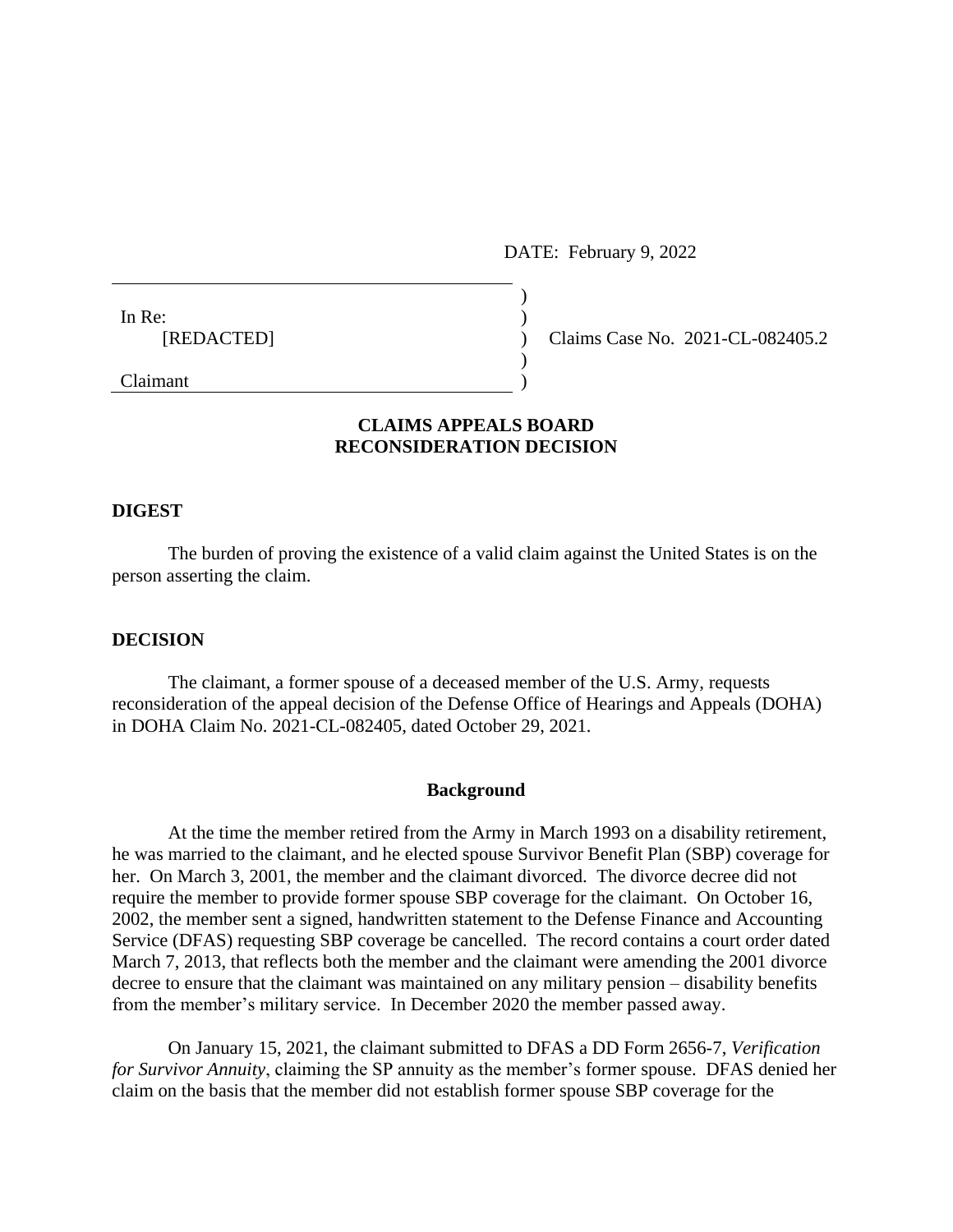claimant, nor did the claimant make a request for a former spouse deemed election within one year of their divorce.

The claimant appealed DFAS's denial of her claim. She stated that neither she nor the member were aware of the one-year requirement to elect former spouse SBP coverage. She stated that she was the member's advocate for over 25 years. She explained that the member always promised that she was covered under the SBP.

In the DOHA appeal decision, the attorney examiner sustained DFAS's denial of the claim for SBP. He explained that even though the claimant submitted the stipulation dated March 7, 2013, reflecting the member's intent to cover the claimant as his SBP beneficiary, that stipulation was not signed by the judge. Even if it had been signed, there is no evidence in the record that the member elected or the claimant requested a deemed election within a year of the stipulation to effectuate the parties' agreement. The attorney examiner further explained that although the claim for the SBP annuity was not payable under applicable statute and regulation, she may find further relief outside of DOHA. He directed the claimant to an alternative remedy under 10 U.S.C. § 1552, that rests with the Army Board for Correction of Military Records (ABCMR).

In her request for reconsideration, the claimant states that the member intended her to continue to be covered under the SBP. She states that in March 2013 she did submit to the court an intent that both she and the member were amending the 2001 divorce decree to establish her SBP coverage. She states that she did not know that they had to submit something further to the court to finalize it for the judge's signature. She also seeks guidance on her daughter's special needs trust and asks if the SBP annuity can be paid into it.

#### **Discussion**

Claims against the government may be allowed only for expenses authorized by statute or regulation. Therefore, DOHA must render decisions based on applicable statutes, regulations and our prior administrative decisions.

SBP is an income maintenance program for the survivors of deceased members of the uniformed services. *See* 10 U.S.C. §§ 1447-1455. Spousal coverage ends upon divorce. If a member divorces and wishes to provide SBP coverage for the former spouse, the member must notify DFAS in writing of the divorce and the intention to provide coverage for the former spouse, even if the former spouse was the member's spouse beneficiary immediately prior to the divorce. Former spouse coverage must be established within one year from the date of the divorce. *See* 10 U.S.C. §1448(b)(3)(A). In addition, a member may be required under the terms of a divorce decree to provide SBP coverage to the former spouse. If the member fails to do so, the former spouse has one year from the date of the divorce to request a deemed election. *See* 10 U.S.C. § 1450(f)(3).

In this case, the claimant was covered as the member's spouse SBP beneficiary from the time he elected it for her in 1993 until 2001 when their divorce ended the coverage. There is no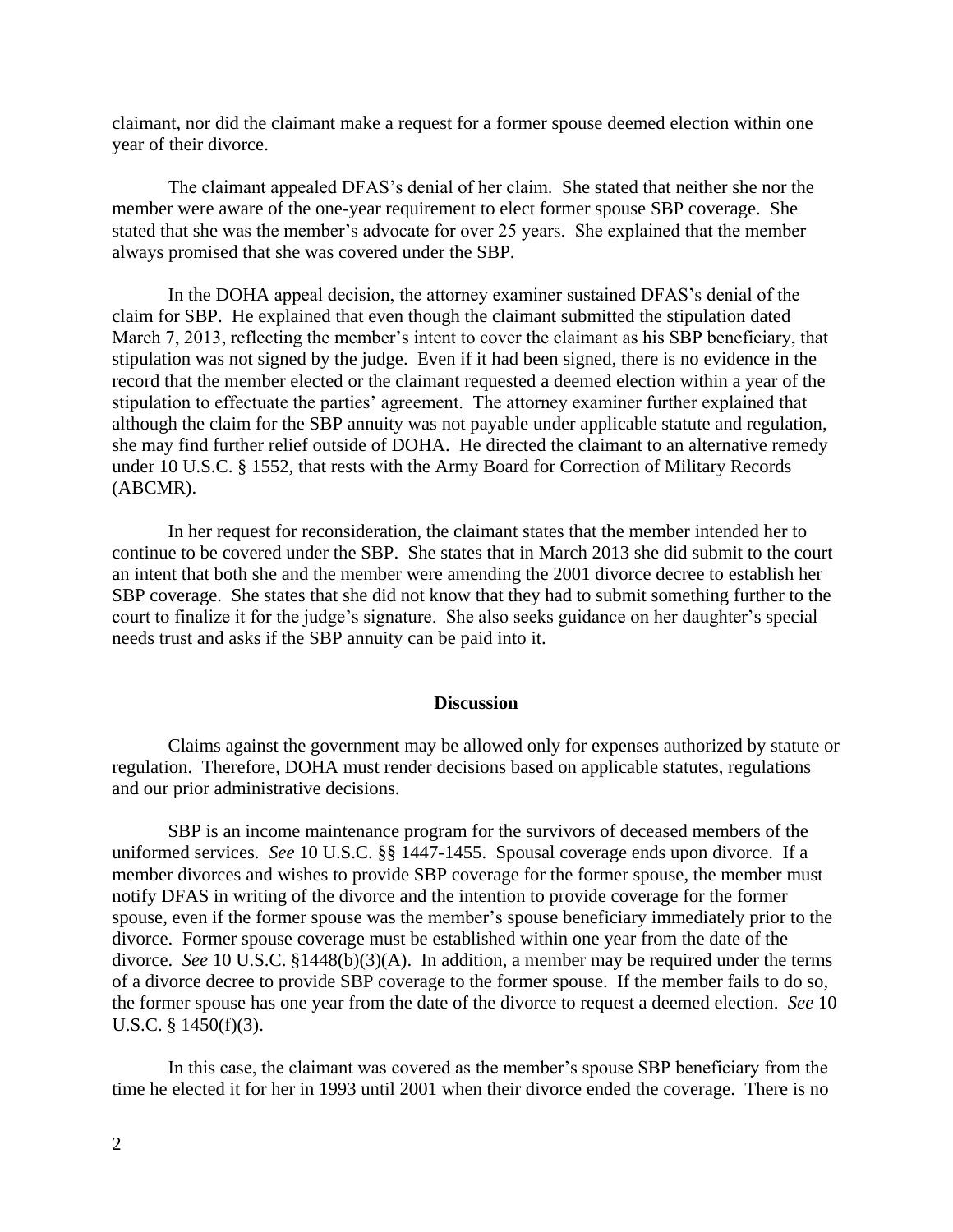evidence that the claimant was awarded former spouse SBP coverage in the divorce decree. Therefore, she had no statutory right to request a deemed election. Further, although the member may have intended that his former spouse be covered under the SBP, he failed to establish former spouse SBP coverage within one year of their divorce. Therefore, DFAS properly denied the claim for the SBP annuity. *See* DOHA Claims Case No. 2020-CL-042201.2 (November 18, 2020). The 2013 stipulation may have reflected the member's intent to cover his former spouse but there is no evidence the stipulation was ever ordered by a court or filed with DFAS within one year of the stipulation being issued by a court.

As for her daughter's claim for any benefits, generally, a dependent child who is under 18 years of age or at least 18 but under 22 years of age pursuing a full-time course of study in school, is an eligible beneficiary for payment of the SBP annuity under 10 U.S.C. § 1447(11). However, the record reflects that the member's daughter was born in 1982 and when he retired in 1993 he elected spouse only SBP coverage. That coverage ended upon divorce and there is no record evidence that the member instituted child coverage for his daughter. In order to be eligible for the SBP annuity as an adult disabled dependent child of the member, besides the member's election of child coverage, it must be shown that the child is incapable of self-support because of a mental or physical incapacity existing before the person's eighteenth birthday or incurred on or after that birthday, but before the person's twenty-second birthday, while pursuing a full-time course of study or training. *See* 10 U.S.C. § 1447(11)(A)(ii).

Finally, as set forth in the appeal decision, the claimant may wish to pursue a correction of military record under 10 U.S.C. § 1552(a)(1). Under that statute, the Secretary of a military department may correct any military record of the Secretary's department when the Secretary considers it necessary to correct an error or remove an injustice. This action is made by a civilian board, in this case, the ABCMR.